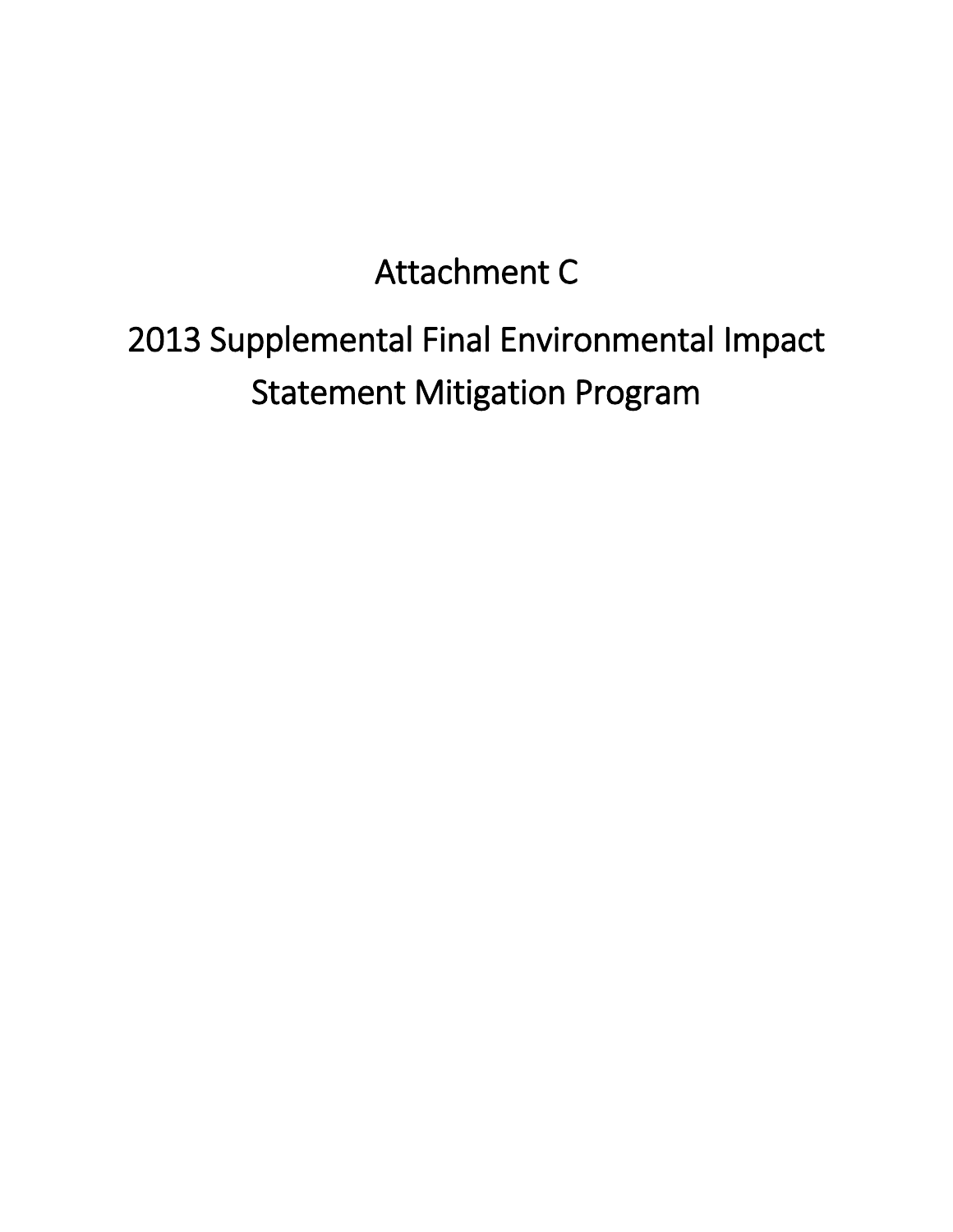## Business Mitigation Measures and Financial Commitments

The mitigation measures and other project features that reduce adverse impacts, to which FTA and the Metropolitan Council committed in the 2013 SFEIS, are summarized in the table below. This summary table is provided in the Amended Record of Decision to facilitate the monitoring of the implementation of the mitigation measures. The Metropolitan Council has established a program for monitoring and reporting the implementation of the mitigation measures. An example of the most recent business mitigation report is in Attachment D.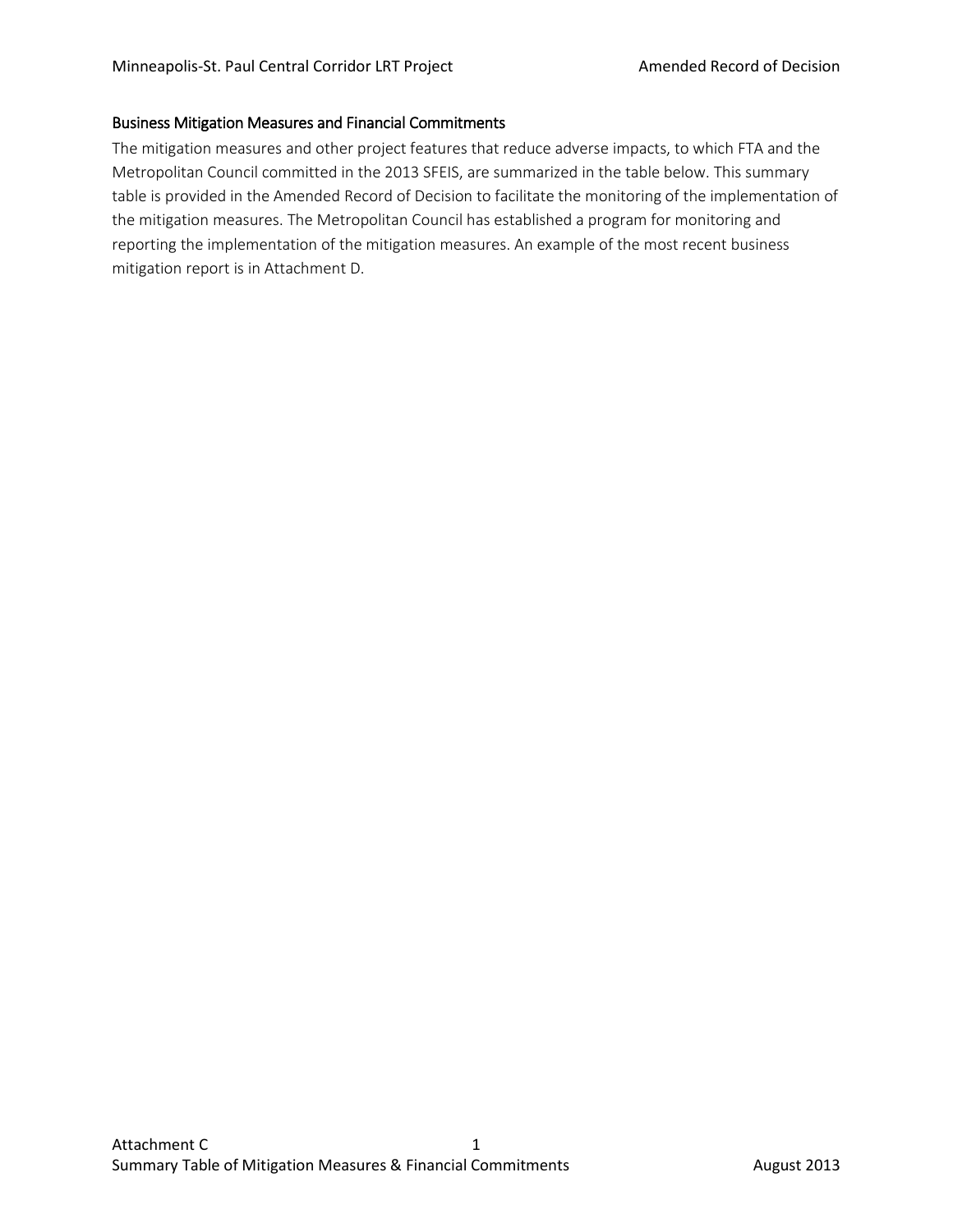<span id="page-2-2"></span><span id="page-2-1"></span><span id="page-2-0"></span>

| <b>Mitigation Measures</b>   |                                                                         | Funding<br>Amount<br>(Funds<br>Expended) $1$ | Responsible<br>Agency                   | <b>Assistance Offered</b>                                                                                                                                                                                                                                                                                                                                                                                                                                                                                            | <b>Eligibility Requirements</b>                                                                                                     | <b>Program Dates and</b><br>Duration                                          |
|------------------------------|-------------------------------------------------------------------------|----------------------------------------------|-----------------------------------------|----------------------------------------------------------------------------------------------------------------------------------------------------------------------------------------------------------------------------------------------------------------------------------------------------------------------------------------------------------------------------------------------------------------------------------------------------------------------------------------------------------------------|-------------------------------------------------------------------------------------------------------------------------------------|-------------------------------------------------------------------------------|
| <b>Construction Contract</b> | Construction<br><b>Access Plan</b>                                      | \$200,000<br>(\$200,000)                     | Metropolitan<br>Council/<br>Contractor  | The Contractor is required to develop access<br>plans for business and residents on each block<br>and to provide maps showing existing and<br>planned patron, delivery, and resident access<br>during any construction period. The access plans<br>are to include times of business operation and<br>deliveries.                                                                                                                                                                                                     | None                                                                                                                                | Through the end of civil<br>construction (complete as<br>of December 2012)    |
|                              | Contractor<br>Incentive<br>Program                                      | \$850,000<br>(\$477,936)                     | Metropolitan<br>Council                 | Intended to encourage effective<br>communication and cooperation between the<br>contractor, businesses and residents,<br><b>Construction Communication Committees</b><br>composed of business owners, residents, and<br>other stakeholders from each outreach sector<br>meet every two weeks to vote on identified<br>evaluation criteria measuring contractor efforts<br>to minimize construction-related impacts and<br>award quarterly incentives to contractors<br>demonstrating compliance with these measures. | None                                                                                                                                | Through 3rd Quarter 2013                                                      |
| Project<br>Communications    | Community<br>Outreach<br>Coordinators <sup>2</sup>                      | \$3,500,000<br>(\$3,000,000)                 | Metropolitan<br>Council                 | The Community Outreach Coordinators act as a<br>liaison between the public and local businesses,<br>including minority-owned businesses, and<br>project contractors. Outreach Coordinators are<br>available to answer questions and direct<br>specific construction-related concerns back to<br>project contractors and the Metropolitan<br>Council.                                                                                                                                                                 | None                                                                                                                                | Through December 2013                                                         |
|                              | Construction<br>Communication<br>Plan (Special<br>Signage) <sup>3</sup> | \$200,000<br>(\$134, 112)                    | Metropolitan<br>Council /<br>Contractor | Approximately four signs will be required per<br>block of construction, and will include "Open for<br>Business" signage and other information alerting<br>drivers and pedestrians to construction impacts<br>or other relevant information (e.g., available<br>parking, alternative access, etc.).                                                                                                                                                                                                                   | Signs will be in place until substantial completion of<br>construction on the surface elements of the project.                      | Through 3rd Quarter 2013                                                      |
| <b>Parking Assistance</b>    | Neighborhood<br>Commercial<br>Parking                                   | \$1,600,000<br>(\$1,600,000)                 | City of St. Paul                        | The program provides forgivable loans to<br>individual businesses and property owners to<br>improve off-street parking resources. The limit for                                                                                                                                                                                                                                                                                                                                                                      | Eligible entities: Business or property owner with frontage<br>on University Avenue between Emerald and Rice Streets<br>in St. Paul | Program will run through<br>2013; with additional funds<br>the program may be |

<sup>1</sup> Funds expended as of January, 2013.

 $\overline{a}$ 

<sup>&</sup>lt;sup>2</sup> Includes salary and benefits for the fully staffed Central Corridor Outreach and Communications Team for the three years of heavy project construction from 2010-2012 and the first six months of 2013. <sup>3</sup> Includes temporary directional signage, including portable changeable message signs, project identification boards, construction site signage, and other signs.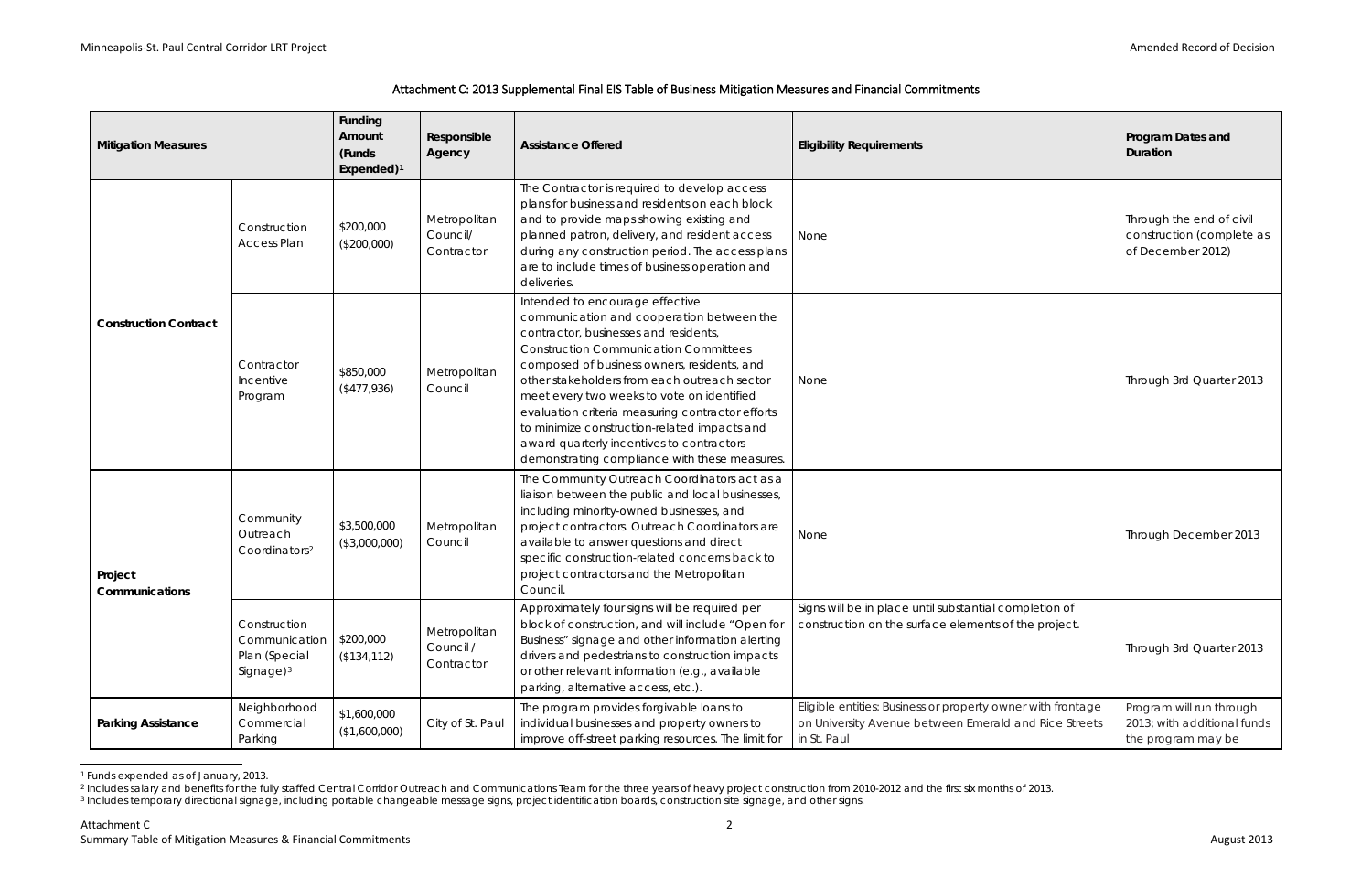<span id="page-3-0"></span>

| <b>Mitigation Measures</b>             |                                                             | Funding<br>Amount<br>(Funds<br>Expended) $1$ | Responsible<br>Agency                         | <b>Assistance Offered</b>                                                                                                                                                                                                                                                                                                                                                               | <b>Eligibility Requirements</b>                                                                                                                                                                                                                                                                                                                                                                                                                                                                                                                                                                                                                                                                                                                                                              | Program Dates and<br>Duration                                              |
|----------------------------------------|-------------------------------------------------------------|----------------------------------------------|-----------------------------------------------|-----------------------------------------------------------------------------------------------------------------------------------------------------------------------------------------------------------------------------------------------------------------------------------------------------------------------------------------------------------------------------------------|----------------------------------------------------------------------------------------------------------------------------------------------------------------------------------------------------------------------------------------------------------------------------------------------------------------------------------------------------------------------------------------------------------------------------------------------------------------------------------------------------------------------------------------------------------------------------------------------------------------------------------------------------------------------------------------------------------------------------------------------------------------------------------------------|----------------------------------------------------------------------------|
|                                        | Program                                                     |                                              |                                               | each loan is \$25,000, unless the parking is<br>shared, in which case the amount can be more.                                                                                                                                                                                                                                                                                           | Eligible projects: driveways, paving, walls and fences,,<br>security, accessibility, pedestrian safety, landscaping,<br>storm water management, recycling and garbage<br>management, required licenses, fees, etc. up to 10% of<br>the project<br>For more information on this or other parking programs,<br>contact Craig Blakely, City of St. Paul Department of<br>Planning and Economic Development, at 651-266-6697, or<br>craig.blakely@ci.stpaul.mn.us.                                                                                                                                                                                                                                                                                                                               | extended into 2014.                                                        |
|                                        | Alley<br>Improvements<br>Program                            | \$632,000<br>(\$632,000)                     | City of St. Paul<br>/ Metropolitan<br>Council | 22 alleys immediately north and south of<br>University Avenue were cleaned and repaved in<br>order to provide improved access and<br>supplemental parking to businesses.                                                                                                                                                                                                                | Alleys adjacent to the Central Corridor                                                                                                                                                                                                                                                                                                                                                                                                                                                                                                                                                                                                                                                                                                                                                      | Improvements were<br>completed in Fall 2012.                               |
| <b>Business Assistance</b><br>Programs | <b>Business Support</b><br>Fund <sup>4</sup>                | \$4,000,000<br>(\$2,988,324)                 | City of St. Paul                              | The Business Support Fund program provides no-<br>interest forgivable loans to small businesses that<br>experience construction-related loss of sales.                                                                                                                                                                                                                                  | Businesses with no more than \$2 million in annual gross<br>sales that: are independently owned (with four or fewer<br>locations); are on CCLRT or within one block of the<br>construction zone; have been at their current location for<br>one year or more; are focused on retail services (selling<br>products or services directly to the consumer, including<br>restaurants); have experienced a decline in revenue due<br>to the construction of the Central Corridor Light Rail Line.<br>The City of St. Paul has decided to extend the Business<br>Support Fund into 2013 and extend eligibility to a broader<br>geographic area, providing that applicants can<br>demonstrate revenue loss due to corridor construction.<br>For more information visit: http://www.readyforrail.net | Program will continue until<br>funds are expended, likely<br>Spring, 2013. |
|                                        | <b>Business</b><br>Improvement /<br>Expansion<br>Assistance | \$700,000<br>(\$612,497)                     | Neighborhood<br>Development<br>Center         | The Business Improvement/Expansion Assistance<br>program provides loan, grant, and Program<br>Related Investment funds to assist targeted<br>businesses with significant growth opportunities<br>and/or that are in a position to buy or improve<br>their buildings with the goal of reinforcing the<br>importance of locally and minority-owned<br>businesses to the Central Corridor. | Targeted businesses on University Avenue who have a<br>significant long-term growth opportunity and who can<br>serve as a more visible anchor for the avenue, symbolizing<br>the strong long-term potential for ethnic and minority-<br>owned businesses in the district<br>For more information contact the Neighborhood<br>Development Center at 651-291-2480 or 663 University<br>Avenue Suite 200, St. Paul, Minnesota 55104                                                                                                                                                                                                                                                                                                                                                             | Ends Spring 2014                                                           |
|                                        | <b>Business</b><br>Resources                                | \$305,000<br>(\$305,000)                     | N/A                                           | Provides business consulting and technical<br>assistance such as business and real estate                                                                                                                                                                                                                                                                                               | Services were targeted at businesses under \$2 million in<br>revenue, most were smaller. Business must have an                                                                                                                                                                                                                                                                                                                                                                                                                                                                                                                                                                                                                                                                               | Complete                                                                   |

l <sup>4</sup> Includes \$2,500,000 from the Metropolitan Council, \$1,000,000 from the City of St. Paul, and \$500,000 from the CCFC.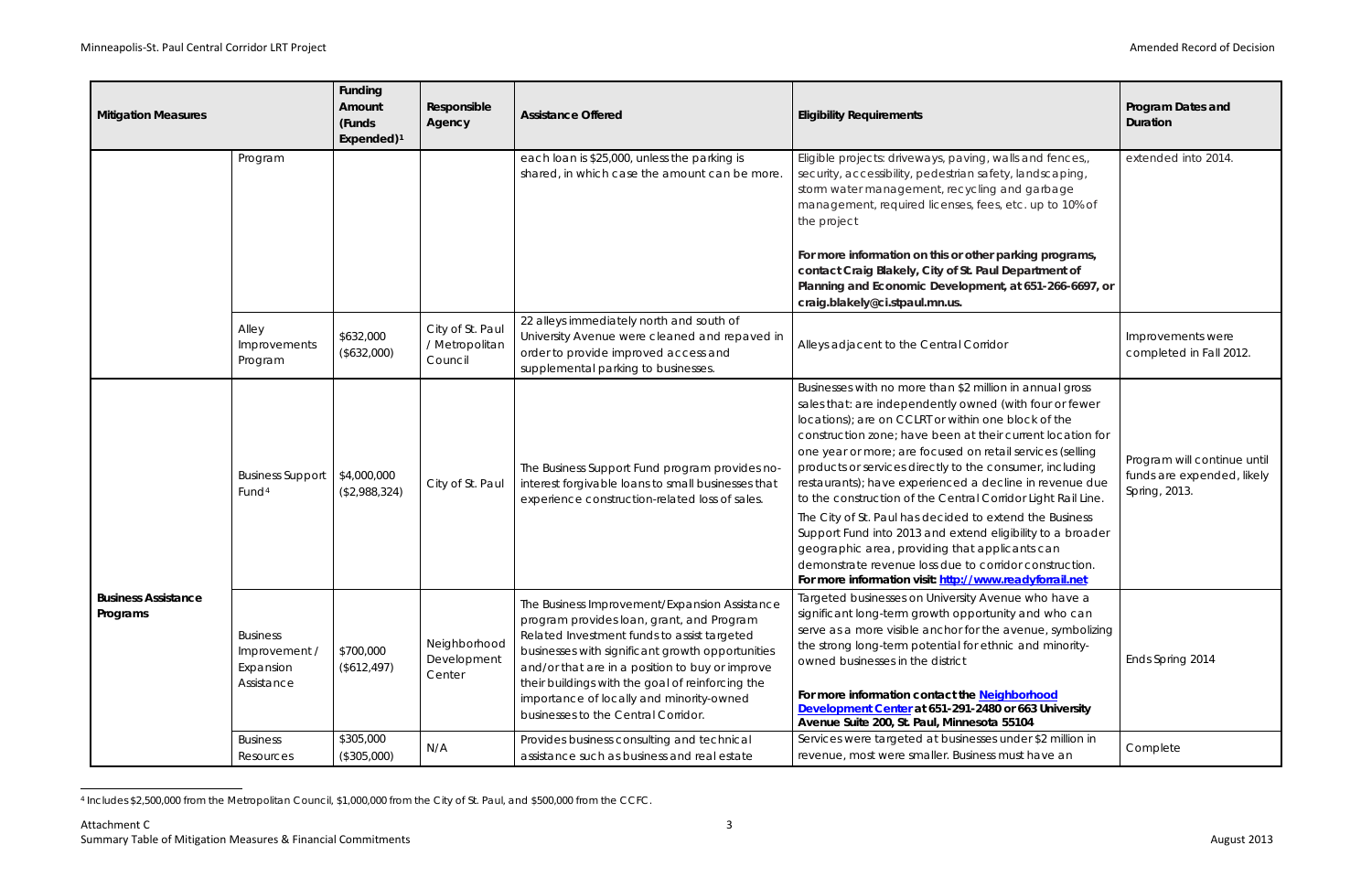| <b>Mitigation Measures</b>                                          |                                                                                   | Funding<br>Amount<br>(Funds<br>Expended) $1$ | Responsible<br>Agency   | <b>Assistance Offered</b>                                                                                                                                                                                                                                                                                                                                                | <b>Eligibility Requirements</b>                                                                                                                                                                                                                                                      | Program Dates and<br>Duration                                                                              |
|---------------------------------------------------------------------|-----------------------------------------------------------------------------------|----------------------------------------------|-------------------------|--------------------------------------------------------------------------------------------------------------------------------------------------------------------------------------------------------------------------------------------------------------------------------------------------------------------------------------------------------------------------|--------------------------------------------------------------------------------------------------------------------------------------------------------------------------------------------------------------------------------------------------------------------------------------|------------------------------------------------------------------------------------------------------------|
|                                                                     | Collaborative <sup>5</sup>                                                        |                                              |                         | development loan assistance; parking; energy<br>efficiency programs; advocacy, information and<br>referrals); provides and maintains a business<br>resource/information clearinghouse<br>(http://www.readyforrail.net); provides a<br>grassroots "buy local" marketing campaign to<br>help drive customers to Central Corridor<br>businesses during project construction | address on University Avenue or within a half block of the<br>corridor.<br>For more information visit:<br>http://www.readyforrail.net                                                                                                                                                |                                                                                                            |
| <b>Business Assistance</b><br>Programs                              | University<br><b>Avenue Business</b><br>Preparation<br>Collaborative <sup>6</sup> | \$1,075,000<br>(\$1,075,000)                 | N/A                     | Provides marketing support, on-site business<br>consulting, resource center and planning<br>center, small business workshops, grants for<br>marketing and façade improvements,<br>microlending, and financing support to small<br>businesses along the Central Corridor                                                                                                  | Businesses must be independent (6 or fewer locations),<br>for-profit, and located on University Avenue between Rice<br>Street and Highway 280. Businesses must be predictably<br>negatively impacted by LRT construction and have<br>annual gross sales at or less than \$2 million. | Complete                                                                                                   |
|                                                                     | <b>Great Streets</b><br>and Business<br>Association<br>Assistance<br>Program      | \$210,000<br>(\$210,000)                     | City of<br>Minneapolis  | Focused on marketing, advertising, and<br>promotions for member businesses during<br>construction. Also reached out to individual<br>businesses to provide construction information,<br>do access troubleshooting, and connect to<br>resources of the various partners listed in this<br>table.                                                                          | West Bank Business Association, Stadium Village Business<br>Association, Southeast Business Association, African<br>Development Center<br>For more information contact Emily Stern, City of<br>Minneapolis, at 612-673-5191.                                                         | Program is ongoing<br>funds are in flux. Ple<br>contact the City of<br>Minneapolis for mor<br>information. |
|                                                                     | Other <sup>7</sup>                                                                | \$7,670<br>(\$7,670)                         | N/A                     | Includes grants from the Central Corridor<br>Funders' Collaborative to support business<br>mitigation consultants                                                                                                                                                                                                                                                        | N/A                                                                                                                                                                                                                                                                                  | Complete                                                                                                   |
|                                                                     | <b>Business</b><br>Marketing<br>Program <sup>8</sup>                              | \$1,200,000<br>(\$685,140)                   | Metropolitan<br>Council | Provides marketing of businesses during project<br>construction. The program focuses on increasing<br>awareness of the diversity of businesses in the<br>Central Corridor area of St. Paul and<br>Minneapolis, increasing customer traffic, and<br>minimizing lost business revenues.                                                                                    | For businesses corridor-wide: promotional billboards, bus<br>ads, booklets, and other marketing materials<br>For more information contact your Community Outreach<br>Coordinator.                                                                                                    | May 2014                                                                                                   |
| University Avenue /<br><b>Cedar Riverside</b><br><b>Betterments</b> | <b>Improved Street</b><br>Lighting / Trees.<br><b>Street Furniture</b>            | \$1,000,000<br>(\$1,000,000)                 | Metropolitan<br>Council | Street lighting, colored paving, and other<br>amenities within the public right of way, to<br>enhance the pedestrian character of University<br>Avenue and downtown business districts                                                                                                                                                                                   | Improvements were made along University Avenue in St.<br>Paul.                                                                                                                                                                                                                       | Project complete as<br>December 2012                                                                       |
|                                                                     | <b>Business</b><br>"Façade                                                        | \$150,000                                    | City of<br>Minneapolis  | Exterior improvements including façade<br>renovation, awning, lighting and signs.                                                                                                                                                                                                                                                                                        | Commercial property or business owner (anything but<br>residential or institutional) within a half mile radius of the                                                                                                                                                                | March 2014 with pro<br>extension to March                                                                  |

l <sup>5</sup> Includes grants from CCFC as well as a matching investment from the City of St. Paul for marketing during project construction.

<span id="page-4-3"></span><span id="page-4-2"></span><span id="page-4-1"></span><span id="page-4-0"></span>

| <b>Eligibility Requirements</b>                                                                                                                                                                                                                                                      | Program Dates and<br><b>Duration</b>                                                                               |
|--------------------------------------------------------------------------------------------------------------------------------------------------------------------------------------------------------------------------------------------------------------------------------------|--------------------------------------------------------------------------------------------------------------------|
| address on University Avenue or within a half block of the<br>corridor.                                                                                                                                                                                                              |                                                                                                                    |
| For more information visit:<br>http://www.readyforrail.net                                                                                                                                                                                                                           |                                                                                                                    |
| Businesses must be independent (6 or fewer locations),<br>for-profit, and located on University Avenue between Rice<br>Street and Highway 280. Businesses must be predictably<br>negatively impacted by LRT construction and have<br>annual gross sales at or less than \$2 million. | Complete                                                                                                           |
| West Bank Business Association, Stadium Village Business<br>Association, Southeast Business Association, African<br>Development Center<br>For more information contact Emily Stern, City of<br>Minneapolis, at 612-673-5191.                                                         | Program is ongoing and<br>funds are in flux. Please<br>contact the City of<br>Minneapolis for more<br>information. |
| N/A                                                                                                                                                                                                                                                                                  | Complete                                                                                                           |
| For businesses corridor-wide: promotional billboards, bus<br>ads, booklets, and other marketing materials                                                                                                                                                                            |                                                                                                                    |
| For more information <b>contact your Community Outreach</b><br>Coordinator.                                                                                                                                                                                                          | May 2014                                                                                                           |
| Improvements were made along University Avenue in St.<br>Paul.                                                                                                                                                                                                                       | Project complete as of<br>December 2012                                                                            |
| Commercial property or business owner (anything but<br>residential or institutional) within a half mile radius of the                                                                                                                                                                | March 2014 with probable<br>extension to March 2015                                                                |

<sup>6</sup> Includes \$800,000 from CCFC, \$150,000 from the F.R. Bigelow Foundation, and \$125,000 from the St. Paul Foundation.

<sup>7</sup> Includes grants from CCFC to Central Corridor Partnership and AEDA to support presentations from business mitigation consultants.

<sup>8</sup> This amount was approved September 28, 2011 by the Metropolitan Council to be used to retain a consultant to provide marketing assistance to Central Corridor businesses.